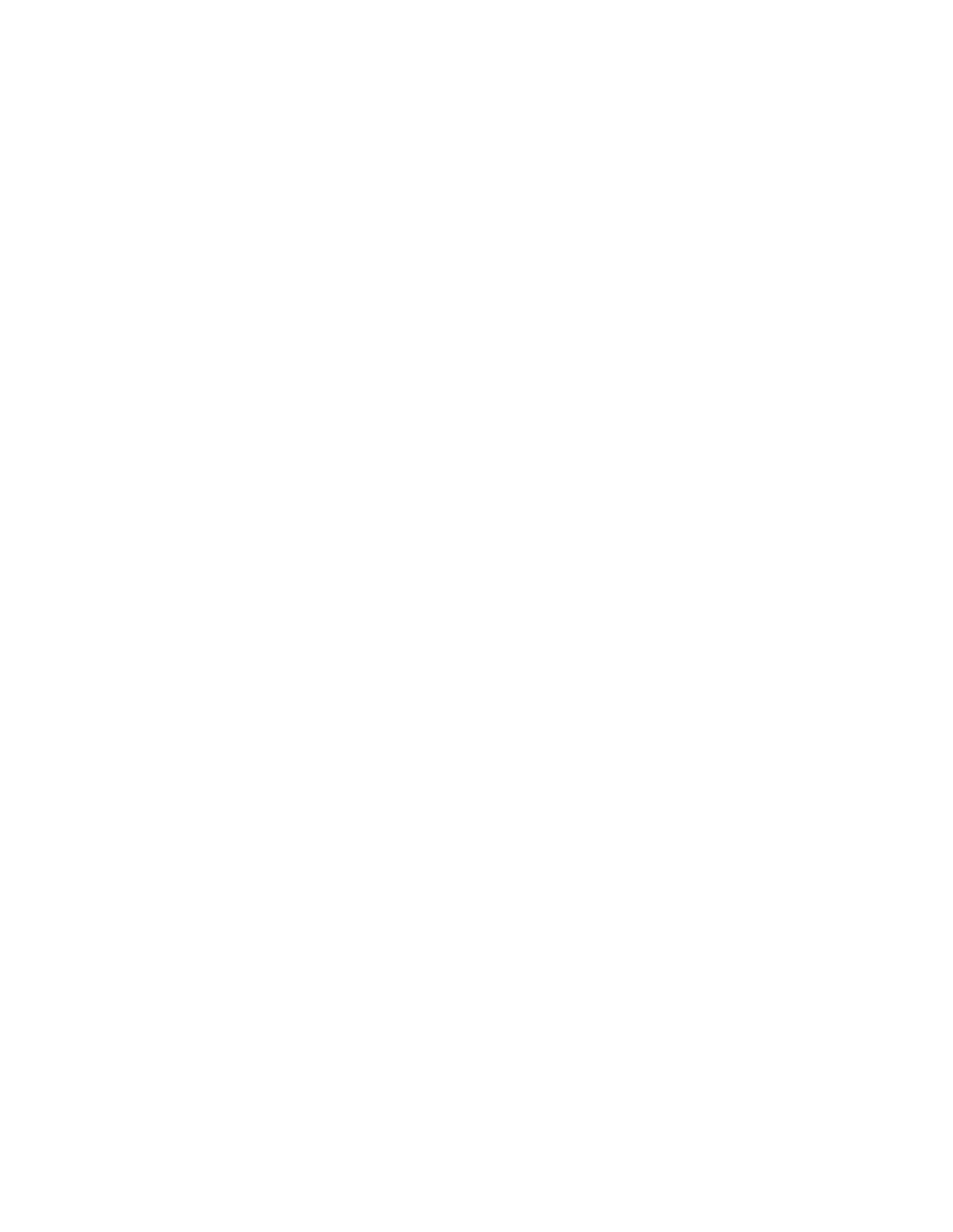| <b>Note: Integrity Bath must be</b>     |                                                                                                                                                                                                               |                                                                           |                                                                                                                                                                                             |  |                        |
|-----------------------------------------|---------------------------------------------------------------------------------------------------------------------------------------------------------------------------------------------------------------|---------------------------------------------------------------------------|---------------------------------------------------------------------------------------------------------------------------------------------------------------------------------------------|--|------------------------|
| purchased or specified with             |                                                                                                                                                                                                               |                                                                           | MasterCare Patient Equipment                                                                                                                                                                |  |                        |
| the Integrity Transfer Chair.           |                                                                                                                                                                                                               | <b>Integrity Bath</b>                                                     |                                                                                                                                                                                             |  |                        |
| For more information please             |                                                                                                                                                                                                               |                                                                           |                                                                                                                                                                                             |  |                        |
| contact MasterCare.                     |                                                                                                                                                                                                               |                                                                           |                                                                                                                                                                                             |  |                        |
| <b>Standard Tub Models MB-80</b>        |                                                                                                                                                                                                               |                                                                           |                                                                                                                                                                                             |  |                        |
|                                         |                                                                                                                                                                                                               |                                                                           | <b>Console Tub Models MB-80-R</b>                                                                                                                                                           |  |                        |
| <b>Dimensions:</b>                      |                                                                                                                                                                                                               |                                                                           |                                                                                                                                                                                             |  |                        |
| Bath:                                   | Width:                                                                                                                                                                                                        | Standard                                                                  | $(MB-80)$                                                                                                                                                                                   |  | $34\frac{1}{2}$        |
|                                         | Width:                                                                                                                                                                                                        | Console                                                                   | $(MB-80-R)$                                                                                                                                                                                 |  | $52\frac{1}{2}$        |
|                                         | Length:                                                                                                                                                                                                       | Standard                                                                  | (MB-80)                                                                                                                                                                                     |  | 70"                    |
|                                         | Length:                                                                                                                                                                                                       | Tub/Console                                                               | $(MB-80-R)$                                                                                                                                                                                 |  | 79"                    |
|                                         | Tub Rim Height:                                                                                                                                                                                               |                                                                           | (All Models)                                                                                                                                                                                |  | $36\frac{1}{2}$<br>68" |
|                                         | Console Height: Console                                                                                                                                                                                       |                                                                           | $(MB-80-R)$                                                                                                                                                                                 |  |                        |
| <b>Specifications:</b>                  |                                                                                                                                                                                                               |                                                                           |                                                                                                                                                                                             |  |                        |
|                                         |                                                                                                                                                                                                               |                                                                           | Back Flow Prevention: 1"Air gap for tub fill, vacuum breakers for MB-80-R shower hoses. Watts N-9 double checks for MB-80                                                                   |  |                        |
|                                         |                                                                                                                                                                                                               |                                                                           | shower hoses. Note: The factory provided backflow prevention is the most widely accepted. Local codes may<br>require changes, which is the responsibility of the local plumbing contractor. |  |                        |
| BathAire <sup>(SM)</sup> Outlets:       |                                                                                                                                                                                                               |                                                                           |                                                                                                                                                                                             |  |                        |
| Door Seal:                              | 5 with 6 ports each for a total 30 warm air massage outlets.<br>Seal certified by Warnock Hersey to the ASME A112.19.15-2005 and ASTM D 2000 standards to insure long                                         |                                                                           |                                                                                                                                                                                             |  |                        |
|                                         | lasting durability for bathtubs with pressure sealed doors. Highly resistant to oils, detergents and all water                                                                                                |                                                                           |                                                                                                                                                                                             |  |                        |
|                                         | conditions.<br>UL/CSA approved 120V AC, 60 Hz, 15 Amp dead front GFCI (ground fault circuit interrupter)                                                                                                      |                                                                           |                                                                                                                                                                                             |  |                        |
| Electrical:                             |                                                                                                                                                                                                               |                                                                           |                                                                                                                                                                                             |  |                        |
| <b>Installation Time:</b>               | 1 $\frac{1}{2}$ hours                                                                                                                                                                                         |                                                                           | <b>Inspection and Adjustments:</b>                                                                                                                                                          |  | $\frac{1}{2}$ hour     |
| <b>Liquids Storage:</b>                 | Located behind lockable service access doors.                                                                                                                                                                 |                                                                           |                                                                                                                                                                                             |  |                        |
| <b>Motor Specs:</b>                     | BathAire <sup>(SM)</sup> Motor: 120 V., 11 Amps, 1.3 H.P. Variable speed with built-in 600 watt heating element for                                                                                           |                                                                           |                                                                                                                                                                                             |  |                        |
|                                         | maximum comfort and control.                                                                                                                                                                                  |                                                                           |                                                                                                                                                                                             |  |                        |
| Patent:                                 | US 6,766,543 B1.                                                                                                                                                                                              |                                                                           |                                                                                                                                                                                             |  |                        |
| <b>Room Size:</b>                       | Standard Model 6' wide x 9'4" long; Console model 6' wide x 10' long. Can fit in smaller room; call                                                                                                           |                                                                           |                                                                                                                                                                                             |  |                        |
|                                         | <b>MasterCare</b> with dimensions.                                                                                                                                                                            |                                                                           |                                                                                                                                                                                             |  |                        |
| <b>Service Access:</b>                  | Controlled access through lockable service doors.                                                                                                                                                             |                                                                           |                                                                                                                                                                                             |  |                        |
| <b>Electrical Standards:</b>            | CAN/CSA C22.2 No. 218.2-93 (R2004) Hydromassage Bathtub Appliances.<br>UL 1795 Hydromassage Bathtubs, Third Edition, Including revisions through to Sept. 22, 2006.                                           |                                                                           |                                                                                                                                                                                             |  |                        |
| <b>Plumbing Standards:</b>              |                                                                                                                                                                                                               |                                                                           | Warnock Hersey, CSA B45.5 (2008); ASME A112.19.15 (2005); CSA B45S1 (2004); ANSI Z124.1.2 (2005).                                                                                           |  |                        |
| <b>State Standards:</b>                 |                                                                                                                                                                                                               |                                                                           | IL Dept. of Public Health, Product approval letter dated 10/28/04.                                                                                                                          |  |                        |
|                                         | Commonwealth of Massachusetts, Approval Code P3-1108-235                                                                                                                                                      |                                                                           |                                                                                                                                                                                             |  |                        |
|                                         |                                                                                                                                                                                                               | Michigan State Code Commission, Certificate of Acceptability No. 1554 PA. |                                                                                                                                                                                             |  |                        |
|                                         | Wisconsin Administrative Code, In Compliance with chapters Comm. 82 through 84, Wis. Adm. Code, and                                                                                                           |                                                                           |                                                                                                                                                                                             |  |                        |
|                                         |                                                                                                                                                                                                               |                                                                           | Chapters 145-160, Wisconsin Statutes. Product File #20060062 & 20010143.                                                                                                                    |  |                        |
| Establishment Registration: 30033336913 |                                                                                                                                                                                                               |                                                                           |                                                                                                                                                                                             |  |                        |
| <b>Switches:</b>                        | Membrane                                                                                                                                                                                                      |                                                                           |                                                                                                                                                                                             |  |                        |
| Thermometer:                            | Analog or digital temperature measurements.                                                                                                                                                                   |                                                                           |                                                                                                                                                                                             |  |                        |
| <b>Tub Entry:</b>                       | Door counter-balanced with simple guidance system for ease of operation.                                                                                                                                      |                                                                           |                                                                                                                                                                                             |  |                        |
| <b>Tub Fill/Shower:</b>                 | Built-in thermostatic mixing valve certified to ASSE 1016-2005, AMSE A112.18.1-2005, CSA B125, and UPC<br>listed. Tub Fill / Shower shut off valves certified ASSE and UPC listed with ceramic disc controls. |                                                                           |                                                                                                                                                                                             |  |                        |
| <b>Tub Shell:</b>                       | Sanitary gel-coated FRP (Fiberglass Reinforced Polymer).                                                                                                                                                      |                                                                           |                                                                                                                                                                                             |  |                        |
| <b>Tub Water Use:</b>                   | 55 gallons Minimum with normal displacement 4 inches below over flow escutcheon.                                                                                                                              |                                                                           |                                                                                                                                                                                             |  |                        |
| Waste:                                  | 2" PVC schedule 40 pipe.                                                                                                                                                                                      |                                                                           |                                                                                                                                                                                             |  |                        |
| <b>Water Connection:</b>                | 3/4" hose swivel connections supplied by manufacturer                                                                                                                                                         |                                                                           |                                                                                                                                                                                             |  |                        |
| <b>Water Supply:</b>                    | $\frac{3}{4}$ " hot and cold with shut-offs. Hot and cold water pressure 45 psi. Hot water temperature to be 120 $\textdegree$ F and                                                                          |                                                                           |                                                                                                                                                                                             |  |                        |
|                                         | Cold water to be 59° F.                                                                                                                                                                                       |                                                                           |                                                                                                                                                                                             |  |                        |
| Weight:                                 | MB-80 (420 lbs), MB-80-R (Tub 385 lbs, Console 240 lbs), MT-80 Transfer system (150 lbs).                                                                                                                     |                                                                           |                                                                                                                                                                                             |  |                        |
| <b>Useful Life:</b>                     | Approximately 10 years--determined by use and conditions                                                                                                                                                      |                                                                           |                                                                                                                                                                                             |  |                        |
| <b>Reservoir:</b>                       | 45 gallon fill capacity                                                                                                                                                                                       |                                                                           |                                                                                                                                                                                             |  |                        |
|                                         |                                                                                                                                                                                                               |                                                                           | Warning: 1) Risk of electrical shock; Disconnect electric power source before installation and subsequent servicing. 2) An equipment                                                        |  |                        |
|                                         |                                                                                                                                                                                                               |                                                                           | grounding terminal is provided in the field wiring compartment. To reduce the risk of electrical shock, this terminal must be connected to                                                  |  |                        |

\_\_\_\_\_\_\_\_\_\_\_\_\_\_\_\_\_\_\_\_\_\_\_\_\_\_\_\_\_\_\_\_\_\_\_\_\_\_\_\_\_\_\_\_\_\_\_\_\_\_\_\_\_\_\_\_\_\_\_\_\_\_\_\_\_\_\_\_\_\_\_\_\_\_\_\_\_\_\_\_\_\_\_\_\_\_\_\_\_\_\_\_\_\_

*the grounding means provided in the electric supply panel with a conductor equivalent in size to the circuit conductors supplying this equipment. 3) Install this unit in accordance with the U.S. National Electrical Code in the U.S.A and the Canadian Electrical Code, Part I in Canada.*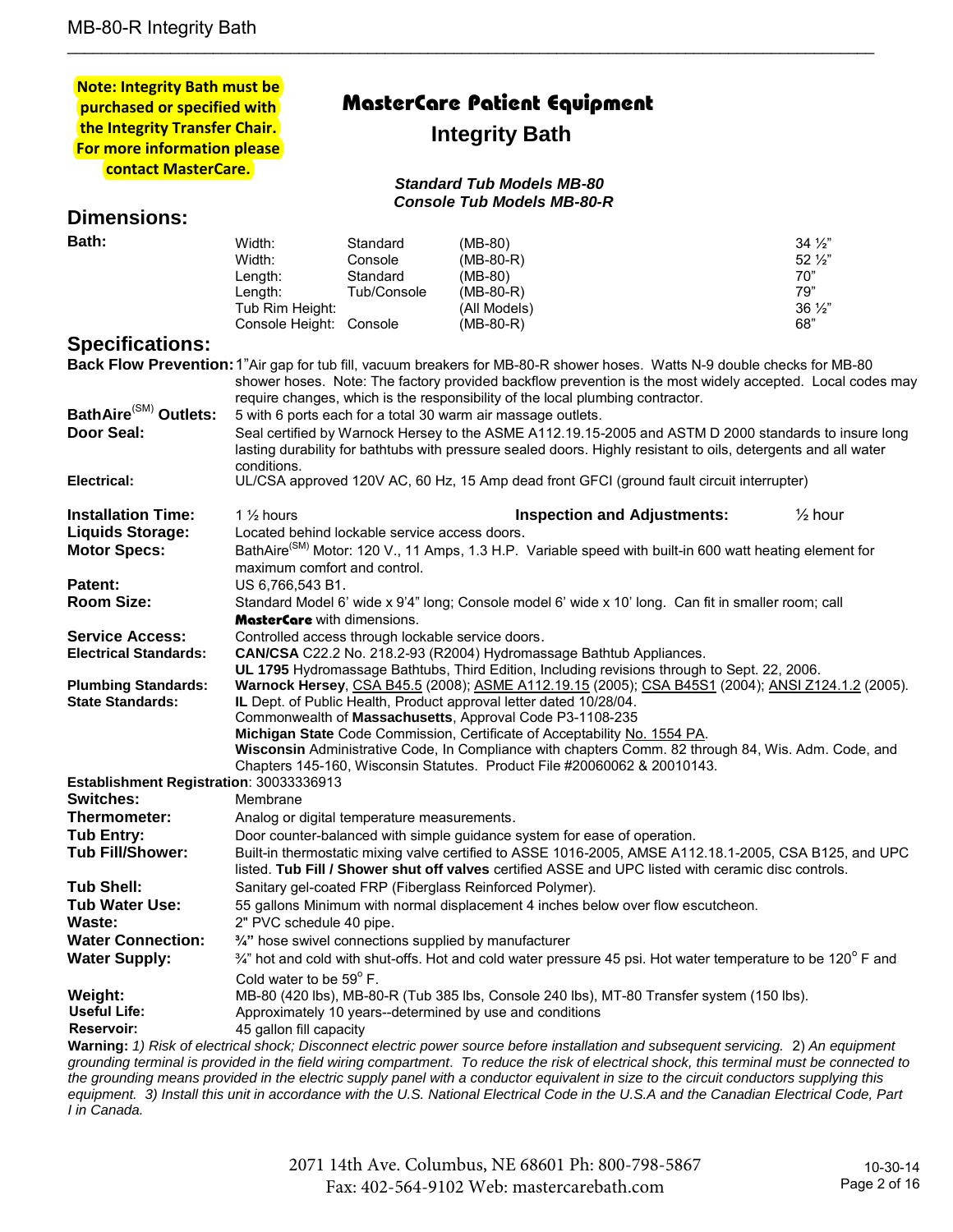# **1. Plan Bathing System Layout**

# FIG. #1 Right Hinged Door



### FIG. # 2 Left Hinged Door



#### **Floor Surface: Correct & Incorrect**

#### FIG: # 3

\_\_\_\_\_\_\_\_\_\_\_\_\_\_\_\_\_\_\_\_\_\_\_\_\_\_\_\_\_\_\_\_\_\_\_\_\_\_\_\_\_\_\_\_\_\_\_\_\_\_\_\_\_\_\_\_\_\_\_\_\_\_\_\_\_\_\_\_\_\_\_\_\_\_\_\_\_\_\_\_\_\_\_\_\_\_\_\_\_\_\_\_\_\_



FIG. # 4



#### **Warning:**

Choose flattest floor location.

Make sure sufficient room is provided to allow unobstructed area for transfer in and out of the tub with the transfer system.

Room dimensions, door sizes and floor drain placement, must comply with all applicable building and health codes.

# **Caution:**

Figure #1 and #2 tub placement is critical for door opening and access to disinfectant and dispensing both sides.

Space around system is needed to allow assistant to access resident, disinfectant & dispensing systems and maintain both sides.

Avoid covering switches, valves and other items that must be accessed by authorized personnel or maintenance.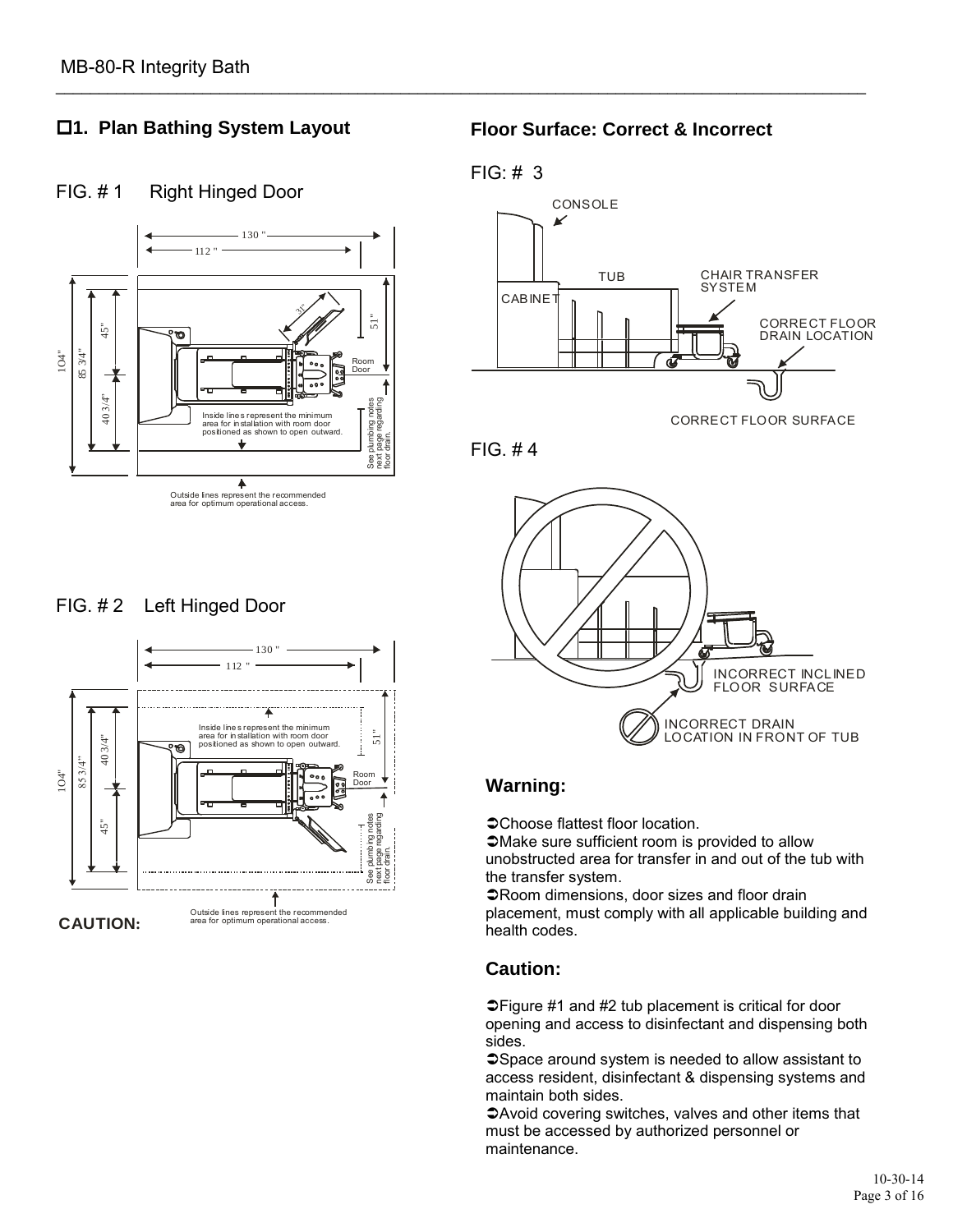#### **2. Mark Tub Center Line On Wall & Floor**



#### **3. Install Electrical Service**

120V AC, 60 Hz, 15 Amp CLASS A GFCI receptacle flush mounted in wall **WARNING:** Connect the bathing system ONLY to a circuit protected by a CLASS A GFCI

FIG. # 2



# **4. Install Plumbing Service**

FIG. # 3



**NOTE: Item 4-Install Plumbing Service The height of the PVC waste pipe should be 3" All dimensions are approximate + / - 1/4"**

 $FIG. #4$ 

\_\_\_\_\_\_\_\_\_\_\_\_\_\_\_\_\_\_\_\_\_\_\_\_\_\_\_\_\_\_\_\_\_\_\_\_\_\_\_\_\_\_\_\_\_\_\_\_\_\_\_\_\_\_\_\_\_\_\_\_\_\_\_\_\_\_\_\_\_\_\_\_\_\_\_\_\_\_\_\_\_\_\_\_\_\_\_\_\_\_\_\_\_\_



#### **Electrical Service Notes**

**WARNING:** Electrical current can cause severe injury or death if the following precautions are not heeded. **WARNING:** Turn off power source.

**WARNING:** Lock circuit open to prevent accidental activation.

**WARNING:** Electrical service must be located higher than plumbing service.

**WARNING:** Electrical switches and outlets must not be in reach by bathers in the tub.

**WARNING:** Electrical wiring must comply with all applicable codes. A licensed electrician may be required to install the service.

**WARNING:** Connect the bathing system ONLY to a circuit protected by a CLASS A GFCI.

**WARNING:** Connect only to a branch circuit protected by an over current protection device rated not more than 15 amps.

#### **Plumbing Service Notes**

 $\triangle$ It is strongly recommended that a floor drain be installed in the vicinity of the front of the tub 40" either side of the centerline of the tub.

Plumbing service must comply with all applicable building and plumbing codes. A licensed plumber may be required to install this service.

Local plumbing codes may require back flow prevents to be installed on both the hot and cold water lines.

**CAUTION:** The tub uses flexible hoses--it is an industry standard and is recommended by MasterCare to replace the hoses every five (5) years and to inspect the hoses yearly for any obvious signs of damage, wear, etc. If any signs of damage or wear are noted replace the hoses.

#### **General Notes**

**Caution:** Wall and floor openings for the electrical and plumbing service installations should be closed and sealed to help maintain sanitary conditions.

**Memo: "P" Trap to be supplied by customer not manufacturer.**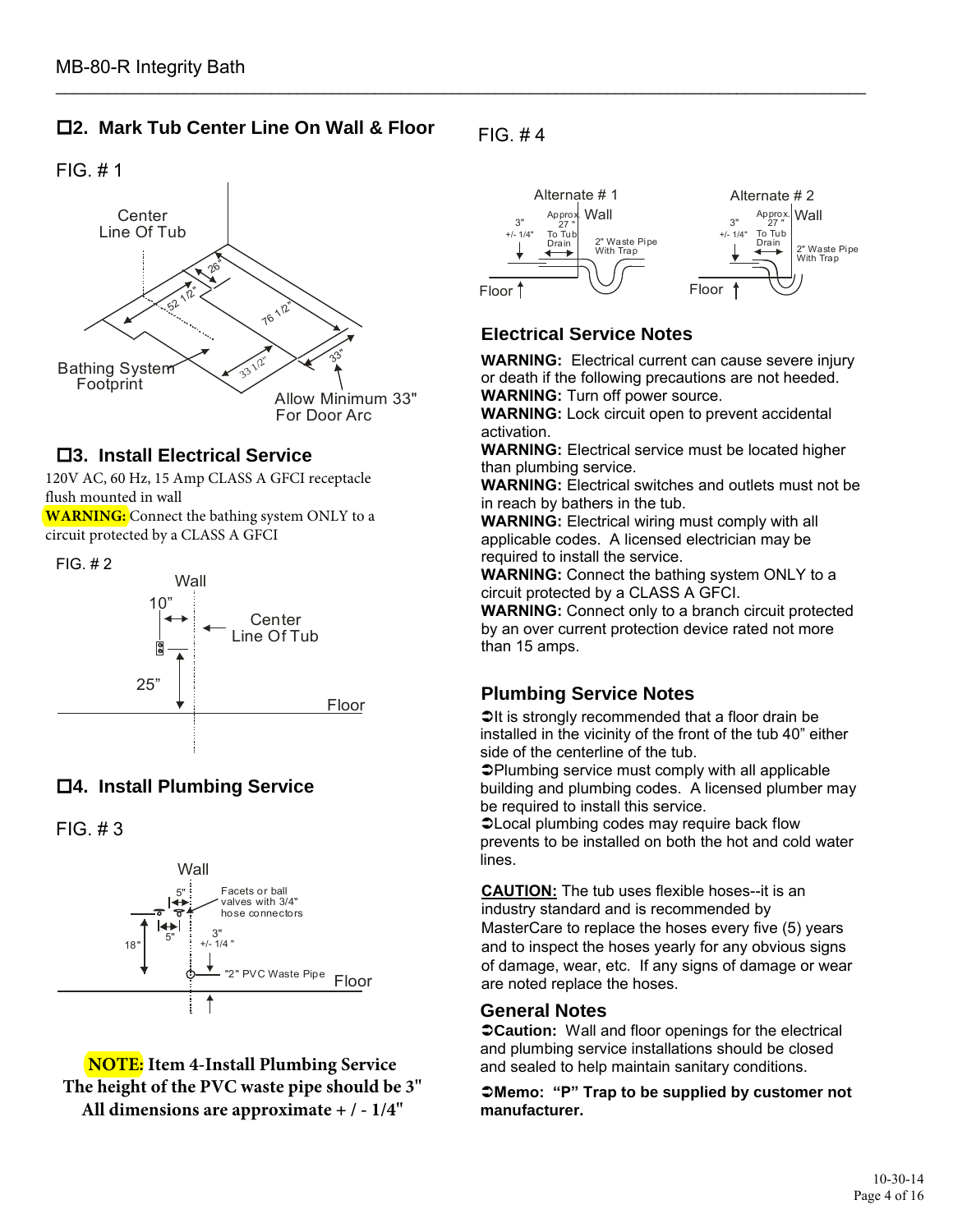#### **BATHING SYSTEM INSTALLATION**

#### **General Warnings:**

**Warning:** Risk of electrical shock.

 $\triangle$ All equipment comes standard with a 120V – 3 prong electrical plug. Plug the bathing system into a 120V AC, 60 Hz, 15 Amp CLASS A GFCI receptacle. All hard wiring must be performed by a licensed electrician following local codes. The main power supply must be disconnected before hard wiring. *Warning!! Failure to disconnect main power before hard wiring unit can result in Electrical Shock, Death or Damage to Equipment not covered with the warranty.* 

An equipment grounding terminal is provided in the field wiring compartment (electrical box on the unit). To reduce the risk of electrical shock, this terminal must be connected to the grounding means provided in the electrical supply panel with a conductor equivalent in size to circuit conductors supplying this equipment.

 $\supset$ Install this unit in accordance with the Canadian electrical code, part I, in Canada and in accordance with the U.S. national electrical code in the U.S.A. or local codes whichever applies.

**Warning:** Risk of Scalding.

 $\triangle$ Hot water can scald people. Temperature control valve must be adjusted before using bath. Do not allow temperature to exceed 109.4 F (43 C)

#### **Other Precautions:**

 $\Im$ Tub and cabinet components are heavy and bulky. Do not attempt to lift or move this tub or cabinet alone.

Damp or wet floors can be slippery causing falls and serious injury. Dry wet areas before starting to install bathing system.

Standing in tub can damage the tub or lead to falls and serious injury. Do not stand in tub during installation or use. Do not allow residents to stand in the tub.

**CAUTION:** The tub uses flexible hoses--it is an industry standard and is recommended by MasterCare to replace the hoses every five (5) years and to inspect the hoses yearly for any obvious signs of damage, wear, etc. If any signs of damage or wear are noted replace the hoses.

#### **1. Check Electrical and Plumbing and Service Rough-Ins**

Bathing system location identified and marked per instructions in rough-ins

Plumbing installed according to instructions in roughin manual.

Wall and floor openings around pipes closed and sealed.

#### **2. Clear Waste Water Drain**

\_\_\_\_\_\_\_\_\_\_\_\_\_\_\_\_\_\_\_\_\_\_\_\_\_\_\_\_\_\_\_\_\_\_\_\_\_\_\_\_\_\_\_\_\_\_\_\_\_\_\_\_\_\_\_\_\_\_\_\_\_\_\_\_\_\_\_\_\_\_\_\_\_\_\_\_\_\_\_\_\_\_\_\_\_\_\_\_\_\_\_\_\_\_

Make sure wastewater drain is free of debris

#### **3. Flush Debris from Hot and Cold Water Service Lines**

**Channel System System** from the incoming hot and cold water lines. Run about 10 gallons through each line into a bucket. This will protect the plumbing valves in the bathing system from potential damage by migration of debris into its vital components.

You are now ready to install your MasterCare Integrity Bathing System.

#### **4. Position Tub**



 $\supset$  Slide back of tub towards the wall so that top edge is squared off 9" (23.9cm) from wall. Remove dispensing and disinfectant boxes by removing the 2 screws at the top of the boxes then lift and set them to the side of the door opening.

**⊃Make sure 2" drain on tub is aligned with 2" drain** rough-in. Connect with 2" flexible connector, don't tighten yet. **Note:** If flexible connector doesn't meet local codes use any type of detachable coupler that meets code to allow drain connection to be uncoupled so tub can slid forward for service.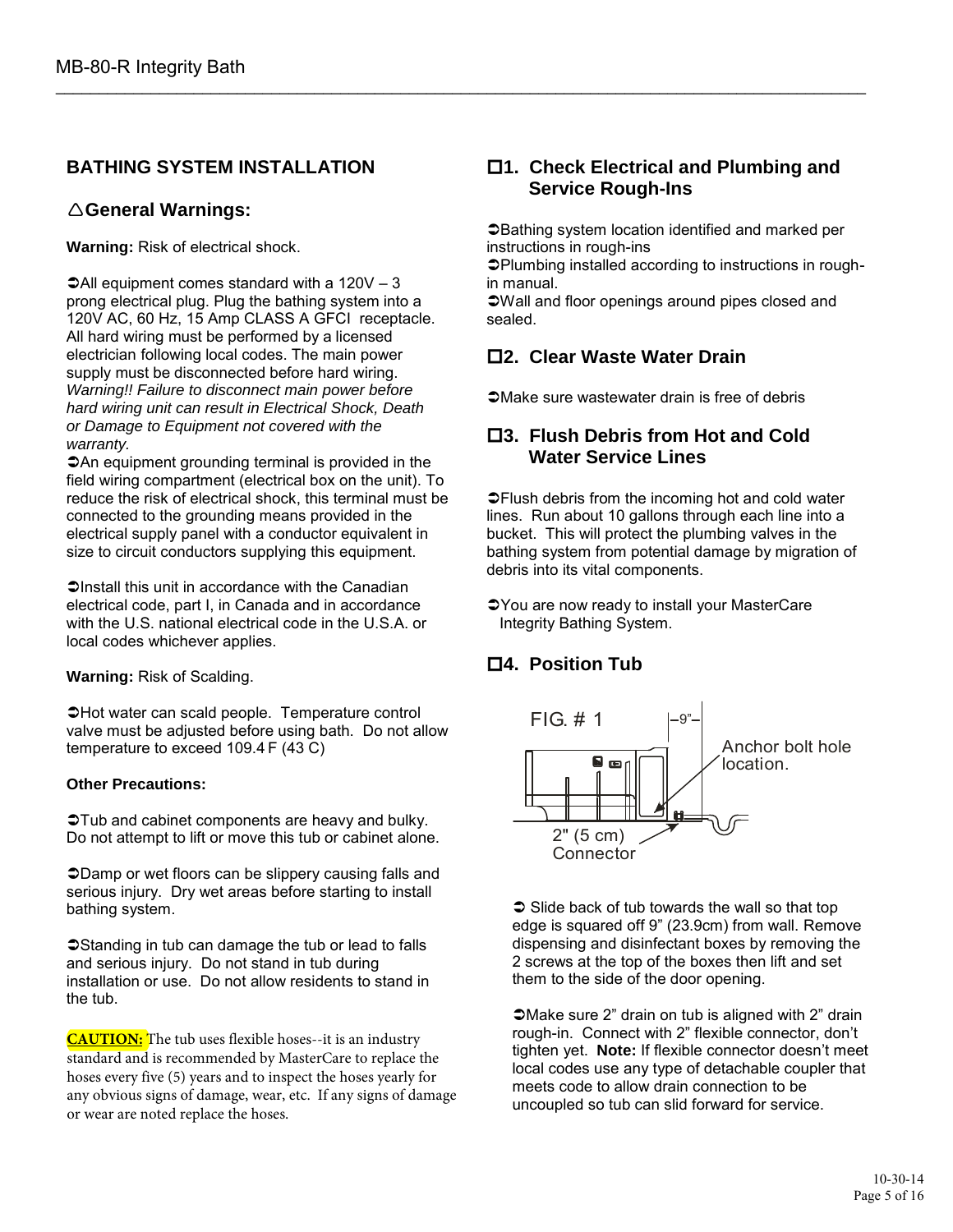### **5. Locate & Set Anchors In Floor**

**⊃Find the two 1/4" holes located in the fiberglass rear** floor area of the tub. Mark the hole locations on the floor, disconnect the 2" drain and slide the tub forward about six feet. Drill two 1/2" holes for the 1/4" SS anchor bolt anchors. Clean/blow out the holes that were previously drilled. Slide the tub back, connect the drain and set the anchors accordingly.

**Caution:** During next step be careful not to scratch top or sides of tub while sliding tub inside the cabinet.

#### **6. Pre-Position Reservoir**

Position the **Reservoir** (see figure #1) centered on the two inch drain. Leave about 40" between the **reservoir support cabinets** and wall for access purposes.

Connect **hot/ cold water high pressure hoses** from inside of the **support cabinets** to the hot and cold water supply valves with ¼" male hose fittings.



#### **7. Reset Tub**

 $\supset$  Slide tub back inside of reservoir side service cabinets to 9" square with the wall. Then remove the disinfectant and oil/shampoo dispensing boxes and set aside.

 $\supset$  Align predrilled anchor holes in rear floor of tub with anchors already set in the floor. Secure with anchor bolts.

#### **8. Level Tub**

Shim with floor tile as needed to level tub (see FIG. # 2 this page).



### **Warning:**

\_\_\_\_\_\_\_\_\_\_\_\_\_\_\_\_\_\_\_\_\_\_\_\_\_\_\_\_\_\_\_\_\_\_\_\_\_\_\_\_\_\_\_\_\_\_\_\_\_\_\_\_\_\_\_\_\_\_\_\_\_\_\_\_\_\_\_\_\_\_\_\_\_\_\_\_\_\_\_\_\_\_\_\_\_\_\_\_\_\_\_\_\_\_

 $\supset$  If shimming to level tub is necessary because of unlevel floor, use non-porous material such as floor tile. If shimming ¾" high or more contact MasterCare representative for riser kit to increase the height of carrier for positive tub/chair latch connection. Transfer chair could drop to floor if tub and carrier rails are not correctly aligned. Tub must be level to facilitate alignment of lower carrier rails to tub rails.

#### **9. Make Final Connections**

- $\supset$  Connect the 2" tub drain to 2" drain rough-in.
- $\supset$  Replace the dispensing boxes on both sides.

 $\supset$  Plug the bathing system into a 120V AC, 60 Hz, 15 Amp CLASS A GFCI receptacle.

 $\supset$  Connect the remaining hot water supply hose to the  $\frac{3}{4}$ " upper male hose fitting at the inside top of the disinfectant supply cabinet.

# **10. Tighten Anchor Bolts**

 $\supset$  Re-install dispensing boxes

#### **11. Position Reservoir Against Wall**

**ORemove any obstructions that would interfere with** the fit of the console against the wall. If needed trim the back edge of the lower reservoir supports on each side to fit around the mop board or cut the mop board to butt against them.

 $\supset$  Carefully slide reservoir over tub all the way back so that it is firmly against the wall. The trim seal bulb on the back edge should be slightly compressed.

#### **12. Connect Disinfectant Shower Wand Hose**

 $\supset$  Connect  $\frac{1}{2}$ " female end of the disinfectant hose to the ½" lower male fitting on the inside top of the disinfectant box.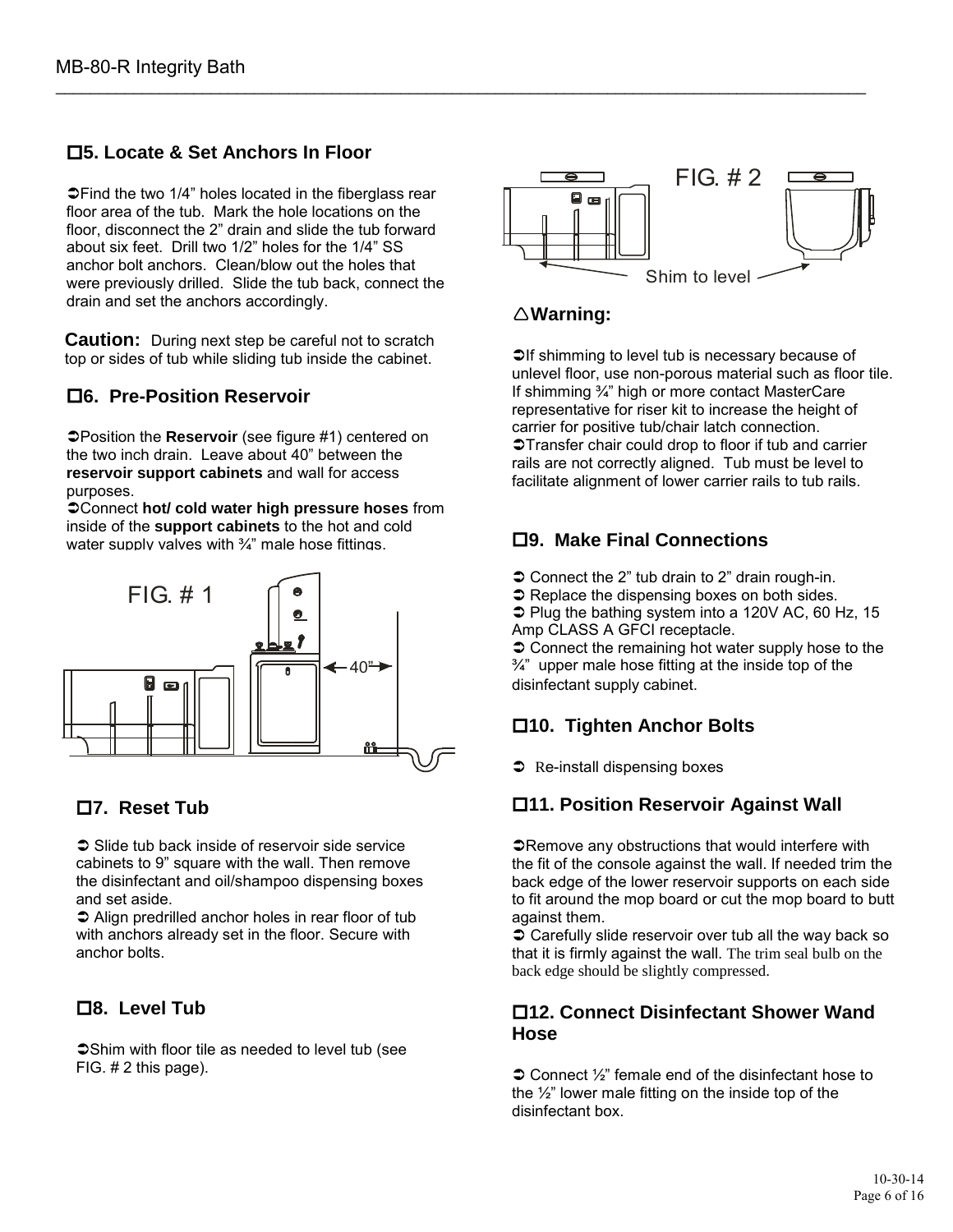#### **VERIFY SYSTEM OPERATION**

#### **13. Close and Lock Door**

 $\supset$  Reference the copy of wall chart instructions, page 14, as needed during the verification process. Rotate and position **door** inside the tub as far as it will go. Wide both hands push **door** down carefully until it latches in the down position. Rotate **door cam arm** up into full locked position.

#### **14. Turn on BathAire**

Turn on BathAire by pushing the **"BathAire On/Off" button.**

#### **15. Turn on Supply Water**

Turn on the hot and cold water **supply valves**. With the **shower wand** pointed inside the tub turn the chrome **shower spray on/off handle** counter clockwise (on) purge the plumbing system of any trapped air. Turn off after trapped air is purged. Rotate the **reservoir** open/closed **handle** on side of the **console** to open position.

Rotate chrome **reservoir fill knob** on plumbing control deck counter clockwise until full open.

#### **16. Check for Connector Leaks**

Check all hose connections for leaks. While holding **shower wand** over inside of tub turn **chrome shower spray handle** counter clockwise (on) and check for leaks. Turn shower spray off. While holding **disinfectant wand** over inside of tub turn **chrome "disinfectant" handle** counter clockwise (on) and check for leaks. Turn **disinfectant handle** clockwise (off). Tighten any loose connections that are leaking.

#### **17. Check Fill Temp Gauge**

Adjust temperature of the incoming water to approximately 102 F (39 C) by turning the **mixing valve handle** to a position that provides a constant readout of desired temperature on the **Thermometer** located on the right side of the reservoir. Then turn the **mixing valve handle** to full hot.

**Warning:** Hot water can scald people. Temperature of the water in the tub must not exceed 109.4 F (43 C) or limit per facility policy whichever is less. If it does, call MasterCare's Technical Service Department 1-800-798-5867 for assistance.

#### **18. Fill Reservoir**

\_\_\_\_\_\_\_\_\_\_\_\_\_\_\_\_\_\_\_\_\_\_\_\_\_\_\_\_\_\_\_\_\_\_\_\_\_\_\_\_\_\_\_\_\_\_\_\_\_\_\_\_\_\_\_\_\_\_\_\_\_\_\_\_\_\_\_\_\_\_\_\_\_\_\_\_\_\_\_\_\_\_\_\_\_\_\_\_\_\_\_\_\_\_

Rotate the **reservoir** open/closed **handle** on side of the **console** to closed position.

Continue to fill reservoir until completely full. A built-in float valve will automatically shut off the water when the reservoir is full.

Check bath temp gauge, it should read approximately (within 3 degrees) what the fill temp. gauge read while filling the reservoir.

#### **19. Check Reservoir Open/Close Function**

Rotate **reservoir open/close handle** on the side of the console to the open position.

 Then rotate reservoir **open/close handle** on the side of the console to the closed position.

Water flow from fill spigot should stop after a few seconds with some minor residual flow until all the water drains out of the plumbing system.

#### **20. Fill Tub**

Rotate **reservoir open/close handle** on the side of the console back to the open position.

Water should flow freely from the **reservoir** into the **tub**. Fill time from **reservoir** to **tub** should be approximately 1 minute and 45 seconds under optimum conditions.

Memo: Without a bather inside the tub to displace water the tub will only be partially filled.

#### **21. Check BathAire Hydromassage Function**

Air bubbles should flow evenly out of all **aerators.** The level of air flow was preset at the factory. Check all functions on the oval **BathAire control panel** per copy of the **operational procedures wall chart** on page 14 of this manual.

#### . **22. Drain Tub**

Rotate **Drain Open/Close lever** to open position. Allow tub to drain completely. Check all drain connections for leaks. Make sure all water drains from tub. If not, tub is not level. Level per instructions on page 7.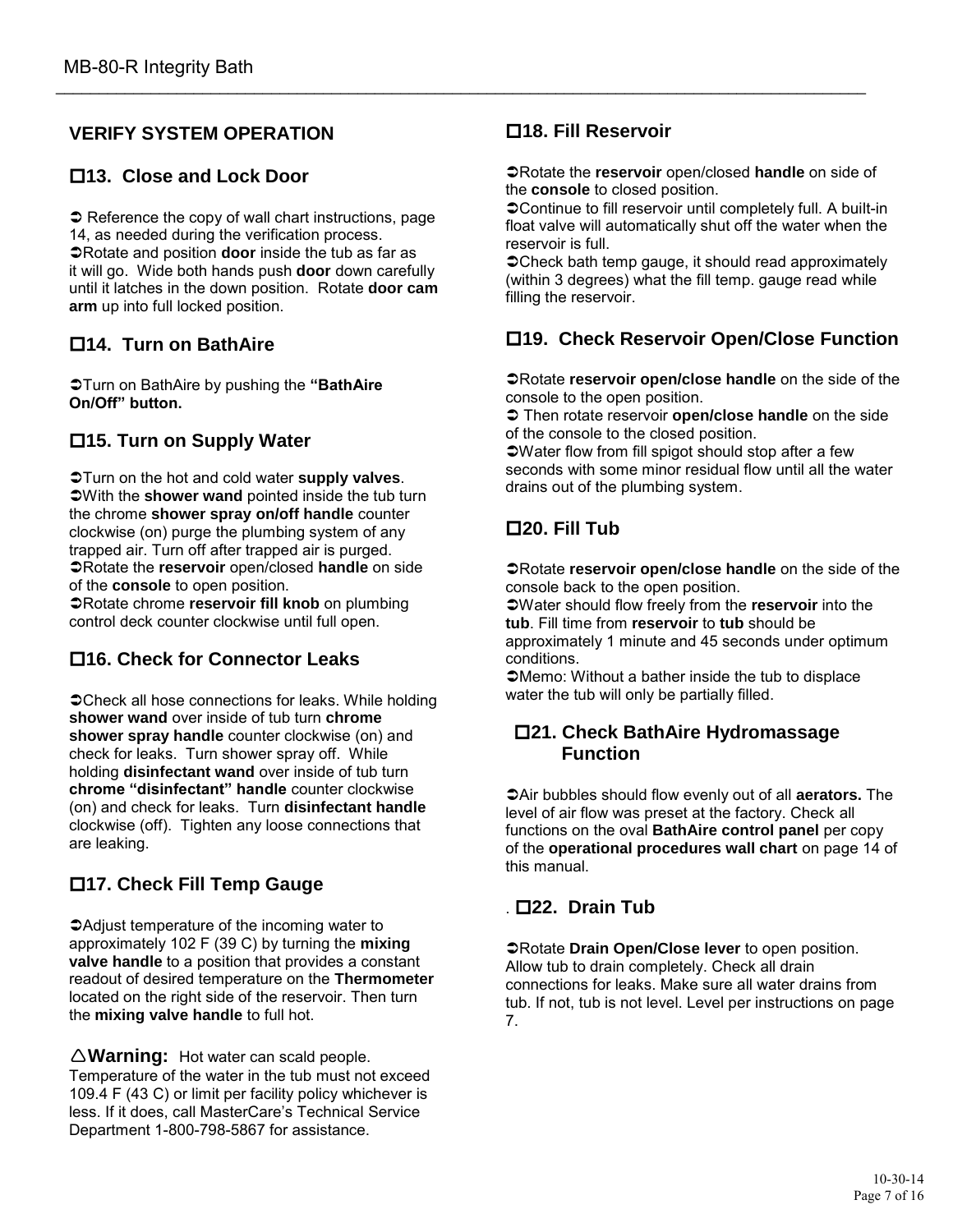#### **23. Check & Adjust Disinfectant Dispensing System**

Refer to the **Operational Procedures** (In the black binder sent with the tub) for the **disinfectant dispensing system** to set up and check this system to make sure it operates as intended.

With **disinfectant wan**d pointed inside the tub turn chrome **disinfectant "On/Off" handle** counter clockwise all the way on.

The clear tubing line from the one gallon bottle of concentrated cleaner disinfectant should have solution all the way up. After a few seconds a soapy disinfectant solution will emit from the wand. See below for adjustments.

**Caution:** The Cleaner/Disinfectant system is preset at the factory to dispense 2 oz. of concentrated disinfectant per gallon of water. Using other brand disinfectant cleaners or system replacement parts could cause this recommended ratio to change and result in an incorrect solution.

**⊃The flow rate of concentrate can be adjusted by** turning the **adjustment** screw (see figure #1) on the **injector housing** counter clockwise for more, clockwise for less.

The **adjustment screw** can be accessed through the small plugged hole to the left of the **disinfectant "On/Off" handle.**



#### **24. Check & Program Bath Oil & Shampoo Dispensing System**

\_\_\_\_\_\_\_\_\_\_\_\_\_\_\_\_\_\_\_\_\_\_\_\_\_\_\_\_\_\_\_\_\_\_\_\_\_\_\_\_\_\_\_\_\_\_\_\_\_\_\_\_\_\_\_\_\_\_\_\_\_\_\_\_\_\_\_\_\_\_\_\_\_\_\_\_\_\_\_\_\_\_\_\_\_\_\_\_\_\_\_\_\_\_

**Changeler 3 Service access door** on the right side of the tub. Connect the one gallon jugs of bath oil and shampoo shipped separately in the Starter Kit to the appropriate dispensing hoses. Bath oil left hose and Shampoo right hose. To prime, push the appropriate button for the solution you want to prime for seven seconds.

Refer to the **Operational Procedures** (In the black binder sent with the tub) for the Bath Oil & Shampoo dispensing system to set up and check the system to make sure it operates as intended. Set to dispense ½ oz. bath oil and ¼ oz shampoo.

If any problems are encountered in items 23 or 24 above, check the Maintenance Instructions included in the aforementioned Operating Instructions or call your local MasterCare Representative or MasterCare direct for technical service support.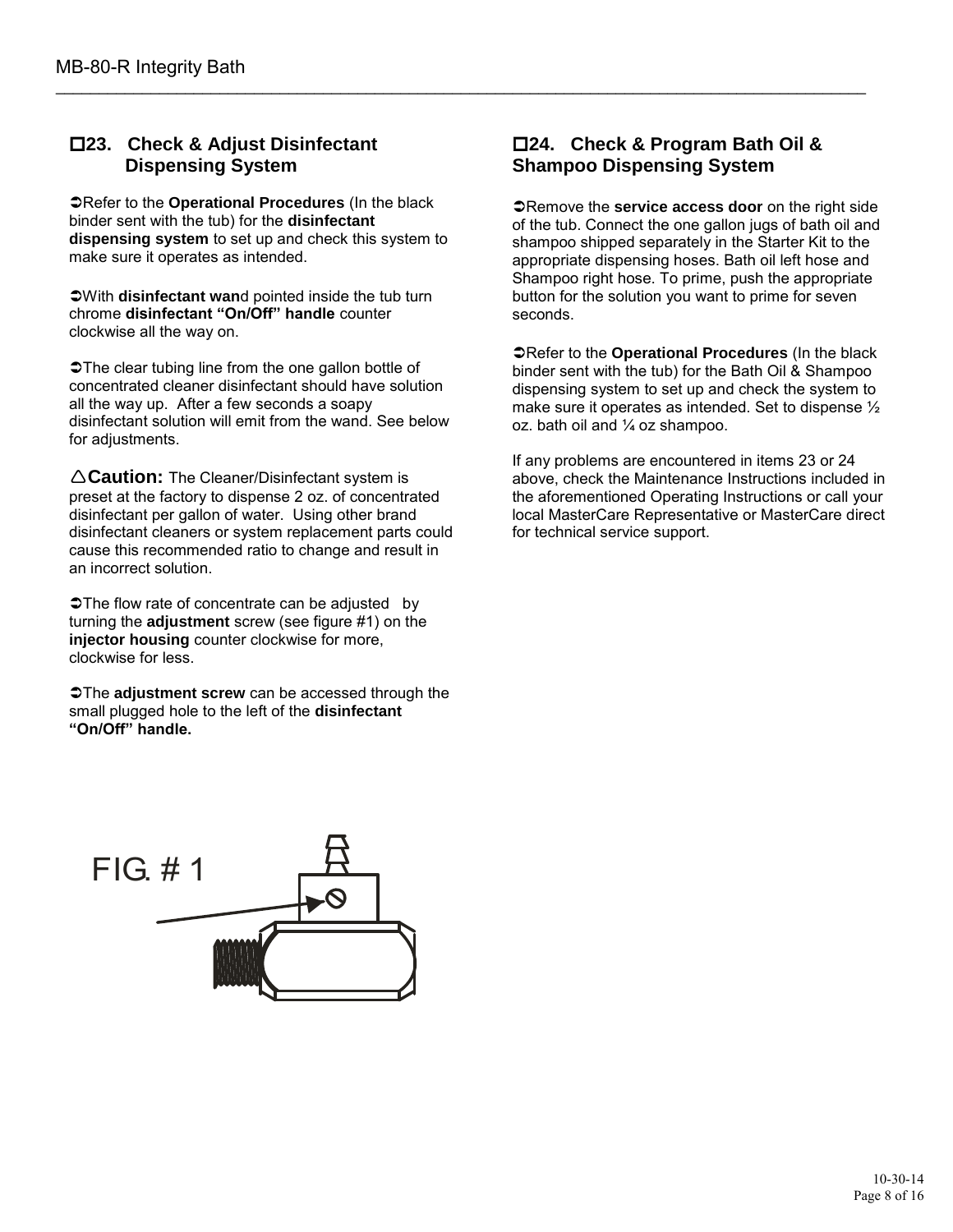#### **CHAIR SYSTEM ADJUSTMENT**

#### **General Warnings:**

**Tub** & **Chair rails** must align properly to prevent chair derailment and provide smooth transfer of the **chair**.

Transfer system **lower carrier** must latch to avoid disengagement from tub.

Transfer system **lower carrier caster bumpers**, **docking pin horizontal and vertical**, **rail mounting bar & bumpers** and **chair rails** alignment must be checked and adjusted before use.

Improper **chair** to **tub** transfer adjustment could allow residents to fall to the floor resulting in severe injury.  $\bullet$  Failure to heed these warnings could result in injury to the patient or operator.

### **1. Open Tub Door**

**MEMO**: For model MB-80-R with built-in chair without **lower carrier** disregard the rest of this procedure. Do, however, check the function of the **chair lock lever**. Pull up on the lever and move and lock the chair into its four basic positions: front for transfers, all the way back for upright bathing and about ¾" back for reclined bathing. **See drawing of chair features on page 13**.

 $FIG#1$ 



**2. Position Transfer System**

\_\_\_\_\_\_\_\_\_\_\_\_\_\_\_\_\_\_\_\_\_\_\_\_\_\_\_\_\_\_\_\_\_\_\_\_\_\_\_\_\_\_\_\_\_\_\_\_\_\_\_\_\_\_\_\_\_\_\_\_\_\_\_\_\_\_\_\_\_\_\_\_\_\_\_\_\_\_\_\_\_\_\_\_\_\_\_\_\_\_\_\_\_\_

 $FIG#2$ 

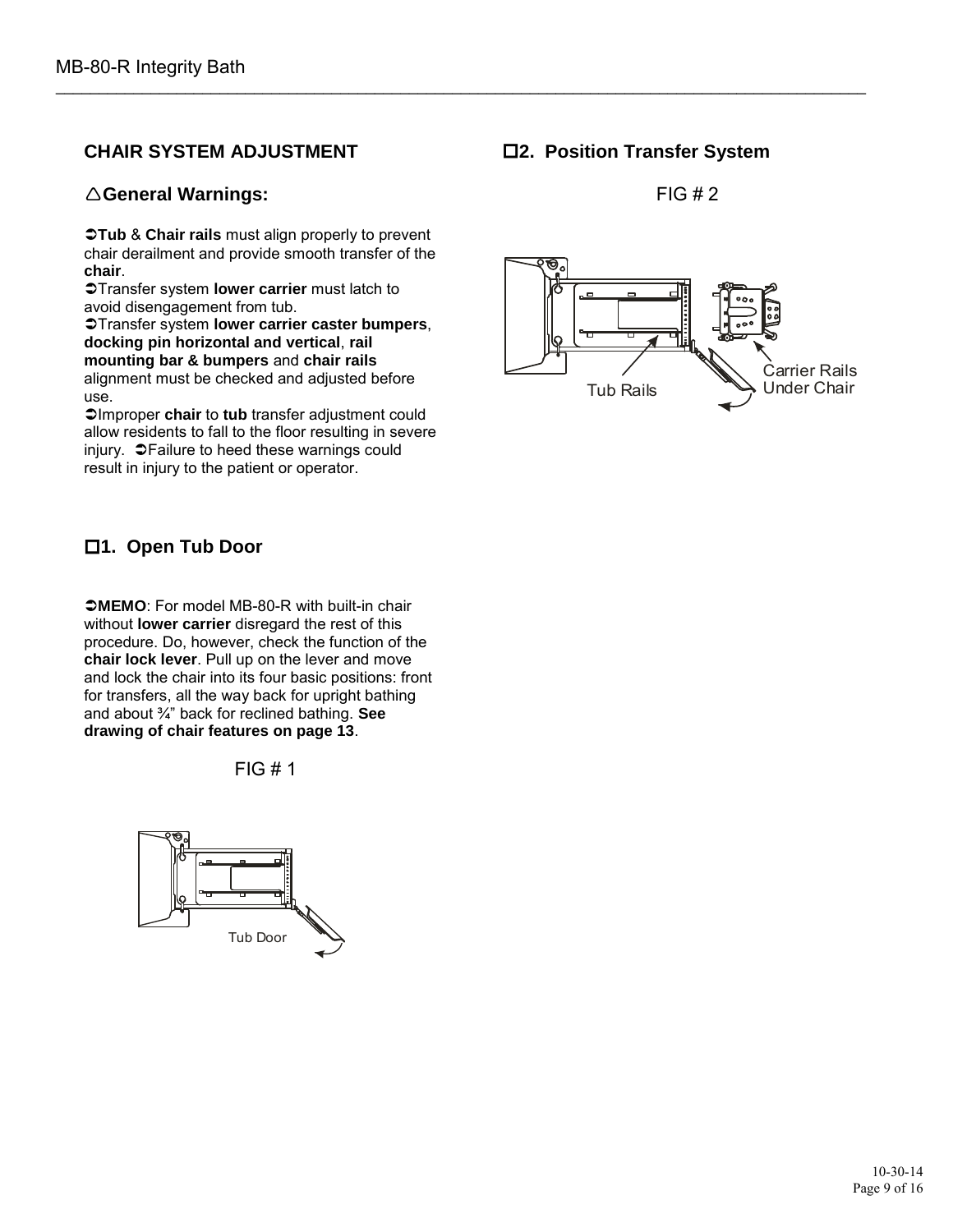#### **3. Adjust Rear Caster Bumpers**

Adjust lower **rear caster bumpers** with two 9/16" wrenches as shown below:

\_\_\_\_\_\_\_\_\_\_\_\_\_\_\_\_\_\_\_\_\_\_\_\_\_\_\_\_\_\_\_\_\_\_\_\_\_\_\_\_\_\_\_\_\_\_\_\_\_\_\_\_\_\_\_\_\_\_\_\_\_\_\_\_\_\_\_\_\_\_\_\_\_\_\_\_\_\_\_\_\_\_\_\_\_\_\_\_\_\_\_\_\_\_

Fig  $# 1$ 



**4. Adjust Carrier Docking Pin To Tub Docking Receiver (See Diagrams Below)**

 Side c ut-a-way view of 1 latch pin receiver with chair latch pin positioned prior to docking.



2 Side cut-a-way view of latch pin receiver with chair latch pin in initial engagement phase.



3 Side cut-a-way view of latch pin receiver with chair latch pin in fully engaged position.



**CAUTION!** Do not force docking pin into Receiver

The **docking pin** was adjusted to properly engage the **docking pin** receiver at the factory. However because of uneven floor surfaces, minor adjustments may be needed, you might have to make adjustments to the docking pin device so that it properly aligns and engages the receiver and locks into place.

Push transfer system gently towards the tub until the **docking pin** engages into the **docking pin receiver** and locks into place.

 $\supset$  If the **docking pin** does not properly engage the **receiver** and lock into place, carefully transfer the **upper chair** into the **tub** by pulling up on the **active chair lock** (See Figure # 2) and transfer the **chair** from the **carrier rails** onto the **tub rails**. Push the **chair** into the **tub** at least midway to continue with the **docking pin** adjustment.





Access the alignment of the **docking pin** to the **receiver** then make the required adjustments for the **docking pin** to properly engage the **receiver** and lock into place. Check by pulling on the **lower carrier** to make sure it is locked into position.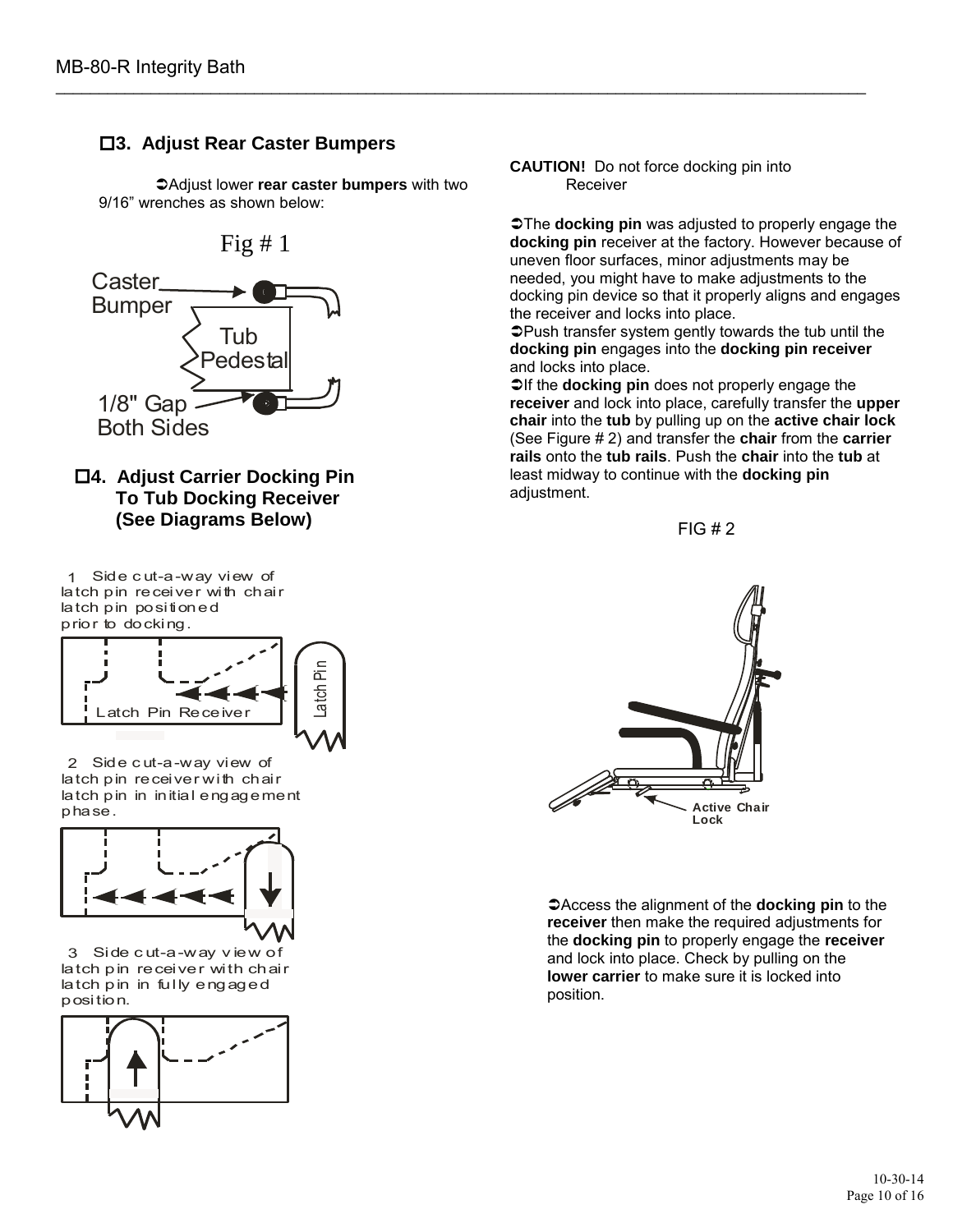# **4. (Continued)**

**The diagram below of the <b>docking pin** device will help you determine which nuts to loosen to make the required adjustments.

\_\_\_\_\_\_\_\_\_\_\_\_\_\_\_\_\_\_\_\_\_\_\_\_\_\_\_\_\_\_\_\_\_\_\_\_\_\_\_\_\_\_\_\_\_\_\_\_\_\_\_\_\_\_\_\_\_\_\_\_\_\_\_\_\_\_\_\_\_\_\_\_\_\_\_\_\_\_\_\_\_\_\_\_\_\_\_\_\_\_\_\_\_\_

**■Make sure tub** is level per item # 8 page # 7 before making these adjustments.

 $\supset$  If the **docking pin** is too high or too low loosen the up/down adjustment nuts and adjust as needed.

Tighten the nuts back down securely.

Assess the alignment of the **docking pin** to the **receiver** then make the required adjustments for the **docking pin** to properly engage the **receive**r and lock into place.

FIG. # 1



Up/Down & Side to Side Adjustment Nuts

#### **5. Center Rail Mounting Bars In The Door Opening and Adjust Mounting Bar Bumpers**

With the carrier correctly latched to the tub, verify the **mounting bars** under the **lower carrier rails** have equal space between the **mounting bars** and the sides of the door opening. If not, loosen the side to **side adjustment nuts** on the **docking pin** and adjust as needed. Verify all **docking pin assembly nuts** and **bolts** are tight.



#### **6. Align Lower Carrier Rails to Tub Rails**

Position the **lower carrier rails** flush against the **tub rails**.

Looking down from the top, the two **lower carrier rails** should align parallel with the **tub rails**. Looking from the side, the top of the two **carrier rails** should be 1/16" above the plain of the tub rails. See below:





To adjust, loosen the **9/16" nuts** at the base of the **lower carrier rails**. See Figure # 2 on this page. Then make the required up/down and side to side adjustments to match the **lower carrier rails** to the **tub rail**. Tighten the **nuts** against each other when the desired adjustment is achieved.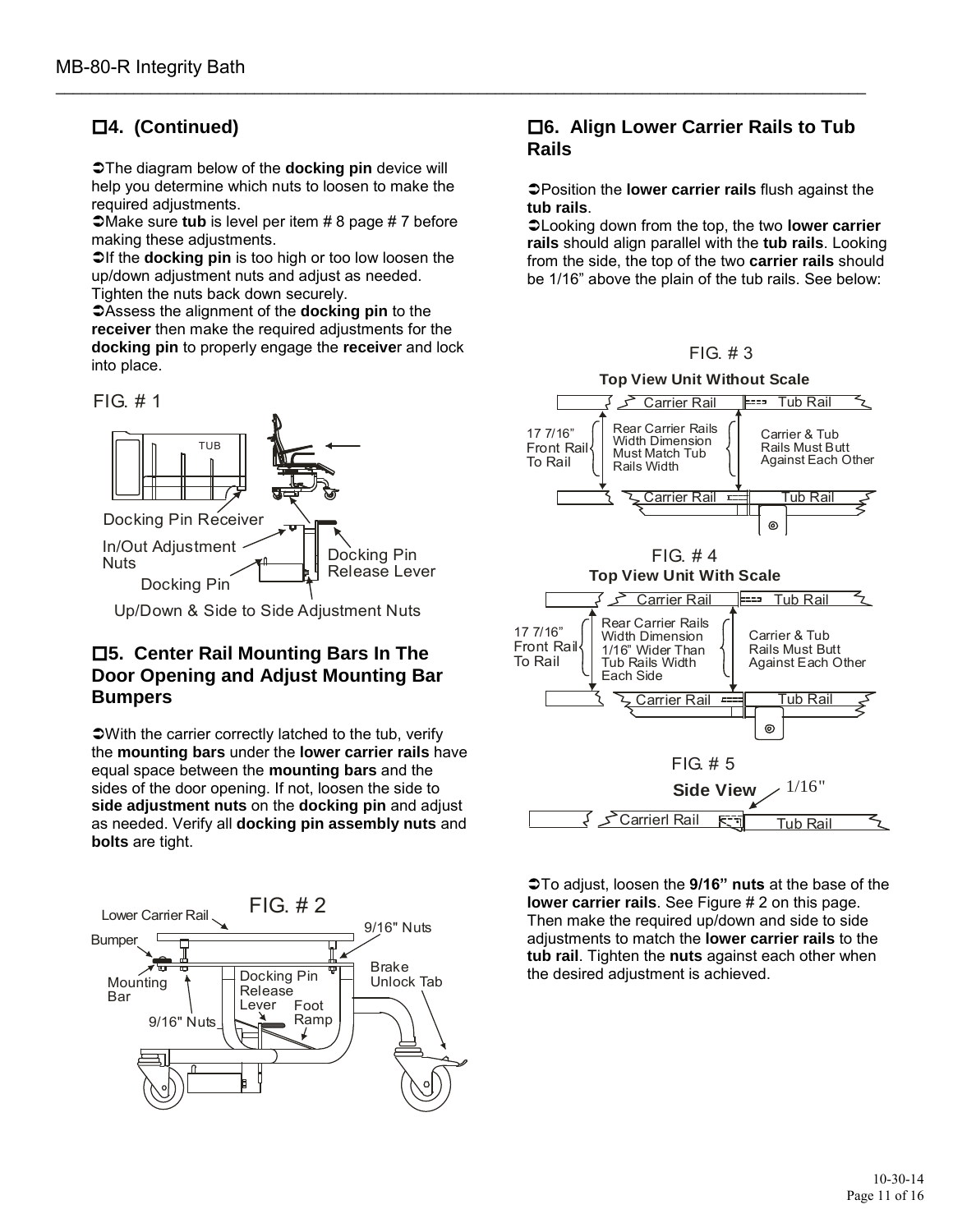#### **7. Return Chair From Inside Tub to Lower Carrier Rails.**

**PRelease chair** from a locked position by pulling up on **main chair release lever** (See figure # 1 below). Holding the **release lever** up, roll the **chair** forward onto the **lower carrier rails** until it locks into position.





#### **8. Release Transfer System From Tub**

Unlock the **caster brakes** by stepping down on the **caster brake unlock tabs** (Figure # 1 above). **PRelease the lower carrier** from its connection to the **tub** by stepping down on the **docking pin release lever** (Figure # 1 above) and pushing the **transfer system** away from the tub.

#### **9. Final Check**

 $\supset$  As a final check, using the above techniques, reconnect the **transfer system** to the tub. Transfer the **chair** back into the **tub**. Then back onto the **lower carrier rails**. These functions should be smooth and easy to achieve. If not make the re-adjustments as necessary to achieve the desired function.

#### **10. Clean & Rinse The Bathing System Before Using**

- $\supset$  Before using this equipment:
- a) Remove all rough debris from inside the tub.
- b) Clean and rinse the system following the guidelines in the Operational Procedures Manual.

# **11. Operations**

\_\_\_\_\_\_\_\_\_\_\_\_\_\_\_\_\_\_\_\_\_\_\_\_\_\_\_\_\_\_\_\_\_\_\_\_\_\_\_\_\_\_\_\_\_\_\_\_\_\_\_\_\_\_\_\_\_\_\_\_\_\_\_\_\_\_\_\_\_\_\_\_\_\_\_\_\_\_\_\_\_\_\_\_\_\_\_\_\_\_\_\_\_\_

 $\supset$  Before using the system to bathe individuals the operator must be trained by a qualified trainer (an authorized MasterCare Representative or facility Inservice Trainer) in the proper use of this equipment according to the guidelines in the Operations Manual.

For first time users of this equipment call your local MasterCare Representative or MasterCare Patient Equipment, Inc. to make arrangements for training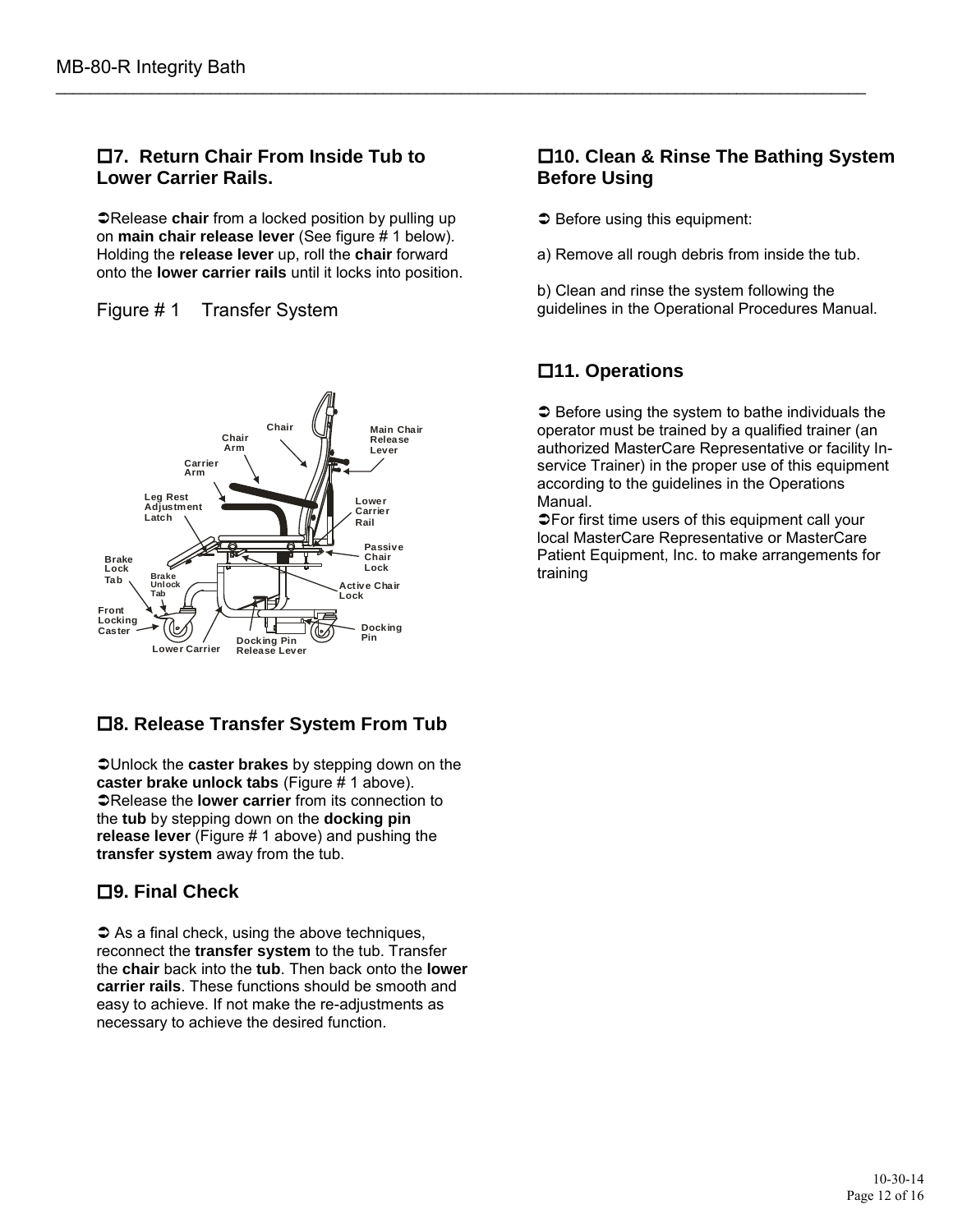#### \_\_\_\_\_\_\_\_\_\_\_\_\_\_\_\_\_\_\_\_\_\_\_\_\_\_\_\_\_\_\_\_\_\_\_\_\_\_\_\_\_\_\_\_\_\_\_\_\_\_\_\_\_\_\_\_\_\_\_\_\_\_\_\_\_\_\_\_\_\_\_\_\_\_\_\_\_\_\_\_\_\_\_\_\_\_\_\_\_\_\_\_\_\_ OPERATING INSTRUCTIONS **MasterCare Integrity Bath Model MB-80-R**

#### **1) Fill Reservoir:**

**EXECTIONS<br>
<b>Tub Fill Reservoir:**<br> **Turn the Shower Control Valve** on. Adjust Mixing Valve for desired safe water temperature (per facility policy) displayed<br>
Turn the Shower Control Valve on. Adjust Mixing Valve for desir **Shower Care Integrity Figure 2018**<br>**Master Care Integrity Figure 11:**<br>Shower Control Valve on Adjust Mixing Valve<br>Brower Control Valve on Adjust Mixing Valve<br>Mixing Valve thermometer labeled "Fill Temp". Turn Shower **Filter Shower Integrity Bath Model MB-80-R**<br>**Filter Shower Wand is directed Shower Wand is directed Adjust Mixing Valve for desired safe water temperature (per facility polity Fill Temp". Turn Shower Control Valve off. Tu** <sup>2</sup> Make sure the **Tub Fill Lever** is turned to a full closed position. Make sure the **Shower Wand** is directed into tub.<br>
Turn the **Shower Control Valve** on. Adjust **Mixing Valve** for desired safe water temperature (per f Tub Door Carrier Labeled "Fill Temp". Turn Shower Control Valve off.<br>
to maintain desired temperature. Reservoir fill will shut off automaticall<br> **Tub BathAire Control On/Off Button** to turn on and adjust to desired sp<br> **T** Make sure the Tub Fill Lever is turned to a full closed position. Make sure the Shower Wand is directed into tub. **MasterCare Integrity Bath Model MB-80-R**<br> **1) Fill Reservoir:**<br>
\* Make sure the Tub Fill Lever is turned to a full closed position. Make sure the Shower Wand is directed into tub.<br>
Turn the Shower Control Valve on. Adjust monitoring to maintain desired temperature. Reservoir fill will shut off automatically when full. In the **Shower Control Valve** on. Adjust Mixing Valve for desired safe water temperature<br>the bottom thermometer labeled "Fill Temp". Turn **Shower Control Valve** off. Turn Reser<br>nitoring to maintain desired temperature. Res the bottom thermometer labeled "Fill Temp". Turn Shower Control Valve off.<br>"<br>"nitoring to maintain desired temperature. Reservoir fill will shut off automatically<br>"<br>" Push BathAire Control On/Off Button to turn on and adju

to maintain desired temperature. Reservoir fill will shut off automatical<br>to maintain desired temperature. Reservoir fill will shut off automatical<br>**Chair Aire Control On/Off Button** to turn on and adjust to desired s<br>**Tub** tub) and locks into position. Test by pulling on Chair/Carrier arms to make sure Lower Carrier is locked into position. Lock front Locking Casters by stepping down on Brake Lock. Adjust leg rest up one click by pulling up on leg rest. **Active Control On/Off Button to turn on and adjust to desired speed using More & Less<br>Door. Back Chair towards tub to align Chair Rails with Tub Rails.<br>Ir back until Lower Carrier Latch Pin is engaged in the Receiver (loc** nitoring to maintain desired temperature. Reservoir fill will shut off automatically when full.<br> **Fransfer Resident Into Tub:**<br>
\* Push **BathAire Control On/Off Button** to turn on and adjust to desired speed using **More & L** \* Open Tub Door. Back Chair towards tub to align Chair Rails with Tub Rails.<br>\* Push Chair back until Lower Carrier Latch Pin is engaged in the Receiver (located in the lower front center of the<br>o) and locks into position.

stepping down on the **Latch Pin Release Lever,** push out-of-way. If tub has built-in chair, lock into front position, verify it is **Example The Tub From The Reservoir:**<br> **3) Before Filling The Tub From The Release Lever,**<br> **3) Before Filling The Tub From The Reservoir:**<br> **3) Before Filling The Tub From The Reservoir:** locked by pushing on it, then transfer resident into chair.

**Door Cam Arm** \*Position door inside tub, push down until it latches and rotate Door Cam Arm up.

**"Bath Temp".** % ked by pushing on it, then transfer resident into chair.<br>\*Position door inside tub, push down until it latches and rotate **Door Cam Arm** up.<br>**Before Filling The Tub From The Reservoir:**<br>\* Check bath temperature on the up Example The Tub From The Reservoir:<br>
\* Check bath temperature on the upper thermometer labeled "Bath Temp". Note the desired water temperature per facility policy is achieved (See warning #<br>
\* If bath water exceeds desired

step # 6. Close door and rotate Door Cam Arm up. Open drain. Drain sure the desired water temperature per facility policy is achieved (See warning # 1).<br>
\* If bath water exceeds desired temperatures, remove resident from bath per.<br> **step # 6**. Close door and rotate **Door Cam Arm** up. Open

**step #1** sufficient water from console to adjust temp to desire level per instructions in step  $\#1$  .



**The Fill Lever**<br> **Tub Fill Lever**<br> **Tub Fill Lever**<br> **Tub Fill Lever**<br> **Tub Fill Lever Reservoir Fill Valve 5) Fill Tub:**<br>
\* After desired temp is verified, close drain and open<br>
water level is achieved. Then close and fill for next bath,<br> **5) To Use Shower Wand:** Follow procedure in step # 1 \* If bath water exceeds desired temperatures, remove resident from bath per.<br> **Step #6**. Close door and rotate **Door Cam Arm** up. Open drain. Drain<br>
Sufficient water from console to adjust temp to desire level per instruct

5) To Use Shower Wand: Follow procedure in step #1 above. Test on wrist before showering resident.

Figure 1.5 The Mater desired temp is verified, close drain and open **Tub Fill Lever** and leave open until desired<br> **6) To Use Shower Wand:** Follow procedure in step # 1 above. Test on wrist before showering resident.<br> **6) Rest** one click up. Alian lower carrier to tub and engage per step # 2 above, then lock the front casters. Pull up on Main Chair Release Lever, then roll resident onto Chair Rails. (See warning # 2 below) Unlock front casters. Step down on Latch Pin Release Lever to disengage carrier from tub to transfer resident. If tub has built-in chair, lock into front Open drain. After water is drained, turn off BathAire and open door. Adjust r level is achieved. Then close and fill for next bath, or turn off Reservoir Fill Valve if no more baths are sched<br> **o Use Shower Wand:** Follow procedure in step # 1 above. Test on wrist before showering resident.<br> **Remov** position and transfer resident out using proper ergonomic techniques. Ind engage per **step # 2** about Chair Rails. (See warning and the transfer resident ergonomic techniques.<br> **7) To Clean/Sanitize Tub:**<br> **7) To Clean/Sanitize Tub:**<br> **8)** door and rotate Door Cam A

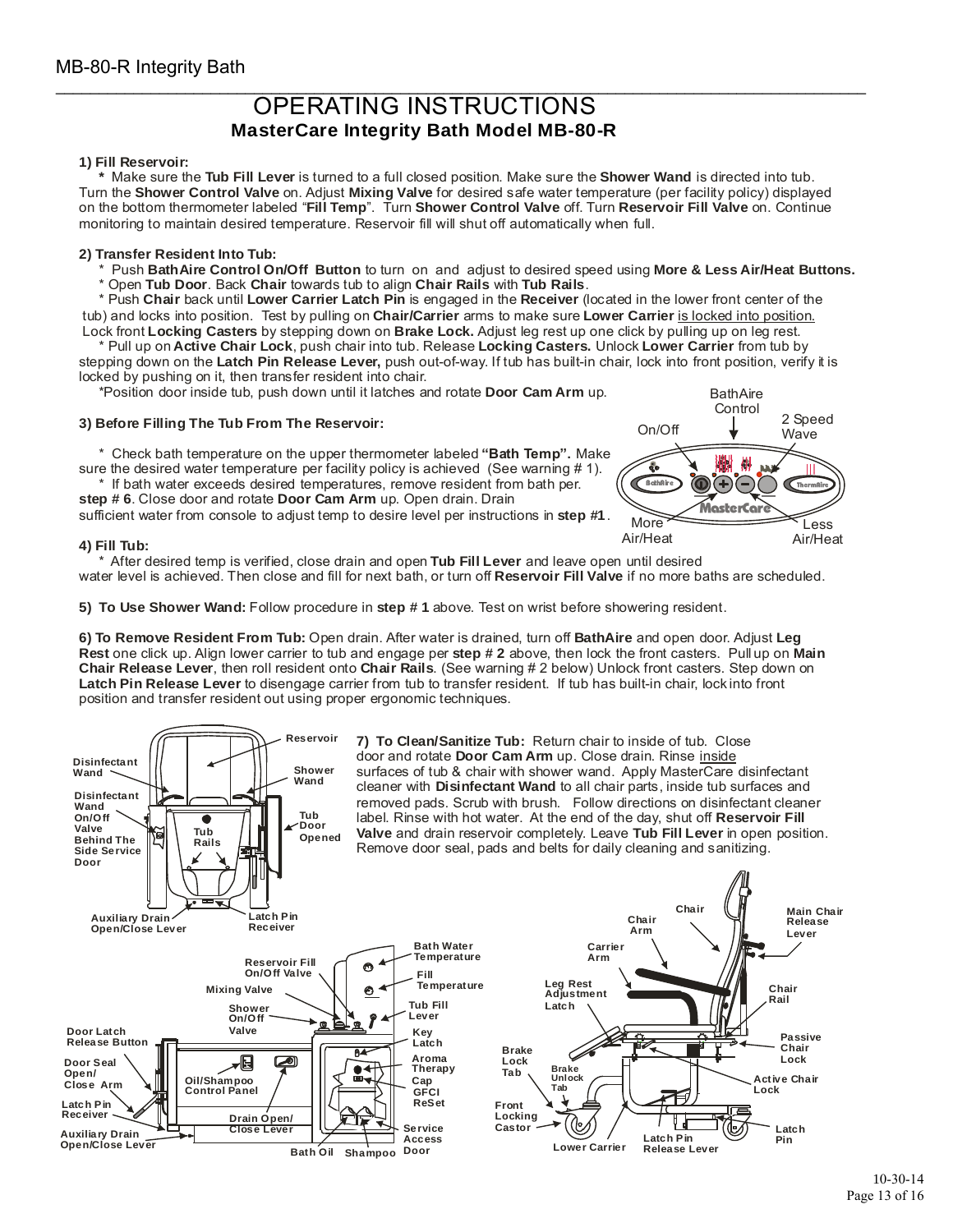

Memo: 1) Local codes that require connection to a 4" sewer tap will be the responsibility of the purchasing entity. 2) For electrical rough-ins use the same guidelines in the standard Integrity Rough-In Manual which these special instructions were inserted in.

3) MasterCare's bathing and showering systems are certified as meeting all national plumbing and electrical codes. Local codes exceeding the requirements of the national codes are the responsibility of the purchasing entity.



Memo: Above drawing shows the Integrity Tub Without Reservoir Model MB-80. The Integrity Tub With Reservoir (not shown) has the same exact tub & toilet drain specifications with the tub rear 9" from the wall. This allows you install rough-ins for connection to the tub and toilet drains within the 9" space between the rear of the tub and the wall.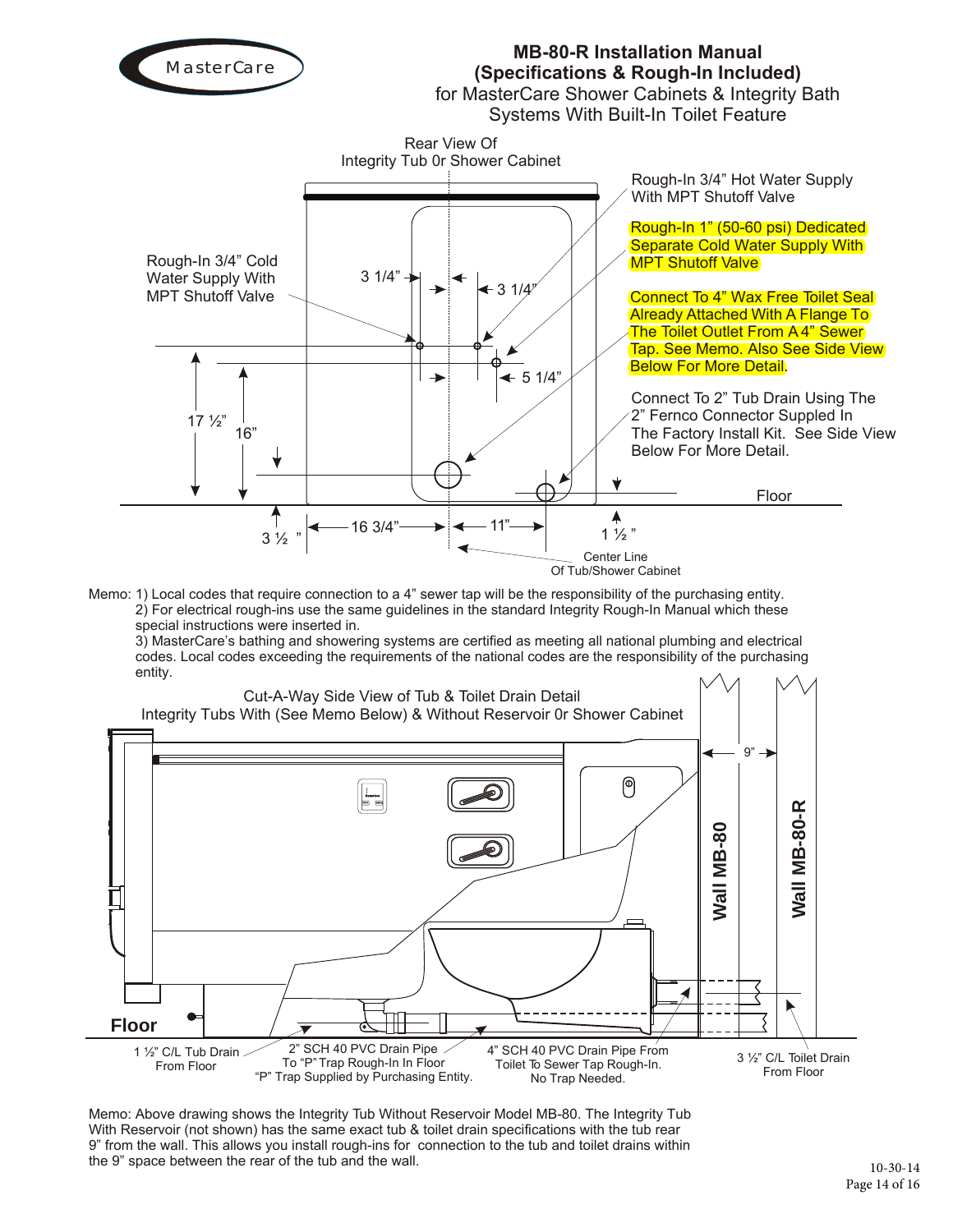



Title: \_\_\_\_\_\_\_\_\_\_\_\_\_\_\_\_\_\_\_\_\_\_\_\_\_\_\_Signature:\_\_\_\_\_\_\_\_\_\_\_\_\_\_\_\_\_\_\_\_\_\_\_\_\_\_\_\_\_\_\_\_\_\_\_\_\_\_\_\_Date:\_\_\_\_\_\_\_\_